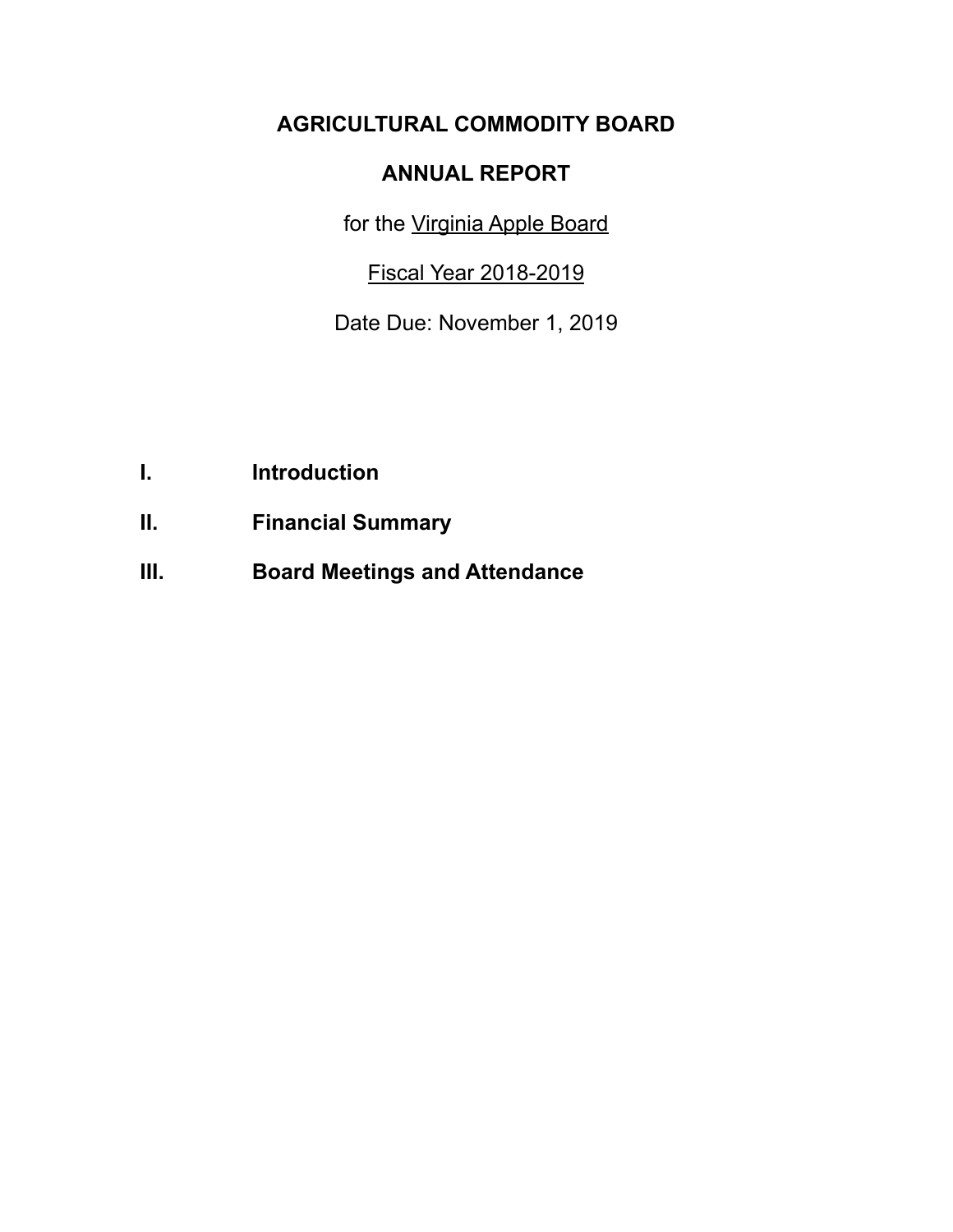In 2003, Virginia apple growers voted to discontinue collecting the apple excise tax. Just one year later, a segment of the industry began work to reestablish the excise tax as a way to fund several important programs. A referendum was held in 2005 and the growers voted to reinstate the excise tax. The new code reflected a change in the way the assessment would be calculated. The assessment will only be collected on those growers who produce 5,000 bushels or more per year on a 5-year average. The rate collected will be .025 cents per bushel and the money will be divided between the U.S. Apple Association, the Virginia State Horticultural Society, the Virginia Apple Research Program, administration and reserve. This funding will continue to keep Virginia growers relevant in the national and international marketplace. The Virginia Department of Taxation will be responsible for collecting the taxes and transferring them to the Virginia Department of Agriculture. The money will be held by VDACS in cost code 646. In FY 2017, the industry requested the General Assembly change the Board composition, reducing the membership from 3 members per district to 2 members per district, partially due to the Board only meeting 1 time per year, but also the number of eligible Board members in District 2 has declined significantly.

During the January 25, 2019 meeting, the Board voted to send 10% of the revenue collected to the U.S. Apple Association, 20% to the Virginia State Horticultural Society, 20% to the Virginia Agricultural Research Program, and 10% to the administration fund. The reserve fund has met the \$125,000 maximum, and no more money will be placed in that fund. The administrative and reserve funds will be held within the Apple Board Fund at the Virginia Department of Agriculture.

The Apple Board allocated funding for Flair Communication to continue management of the Virginia Apple Industry website [\(www.virginiaapples.net](http://www.virginiaapples.net)). In 2019, Flair Communication set-up a Mailchimp account to make it easier for growers to add orchard and event information to the website. Flair Communication continued to highlight orchard events, recipes, news and general information on the Virginia Apple Industry Facebook page.

The Virginia State Horticultural Society made a proposal to utilize social media to educate the public on apple related programs and activities. This activity aligns with VSHS's mission to plan and organize educational meetings and make timely information available to the public. The Board voted to fund this effort in the amount of \$3500.

The Board voted to fund the Virginia Foundation for Agriculture in the Classroom in the amount of \$2,500 to sponsor the 2019 National Apple Month. The funding provides direct support to the "Crunch Heard 'Round the Commonwealth" efforts including the lesson plan kit and volunteer resource guide, website and social media in addition to project management and administrative support.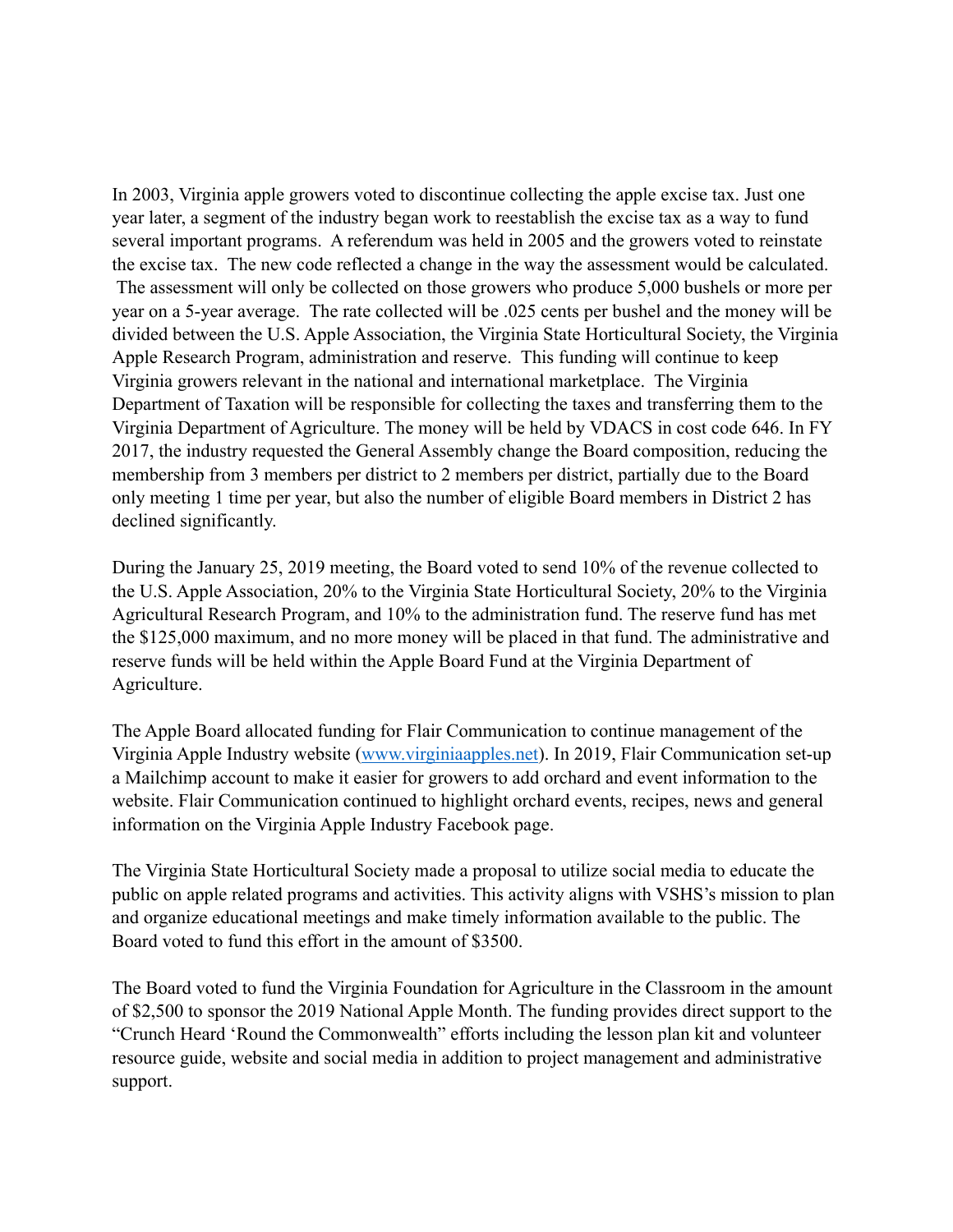Finally, the Board did not vote on funding for Virginia's membership in the United States Apple Export Council. However, the Office of International Marketing at the Virginia Department of Agriculture agreed to pay the USAEC membership dues for Virginia moving forward.

#### **Financial Summary**

#### **Cost Code 646**

| Cash Balance: 6/30/2018                                                    | \$34,312.02  |
|----------------------------------------------------------------------------|--------------|
| Assessment Receipts: 7/1/2018 - 6/30/2019                                  | \$77,460.16  |
| Total Cash Balance & Receipts:                                             | \$111,772.18 |
| Transfer to cc 647 - Reserve                                               | \$0          |
| Transfer to cc 648 - Admin                                                 | \$12,418.29  |
| <b>Total Actual Expenditures</b><br>(from VDACS Financial Analysis)        | \$62,095.00  |
| Cash Balance: 6/30/2019                                                    | \$49,677.18  |
| <b>Cost Code 647 - Reserve</b>                                             |              |
| Cash Balance: 6/30/2018                                                    | \$125,000.00 |
| Other receipts                                                             | \$0          |
| <b>Total Balance</b>                                                       | \$125,000.00 |
| <b>Deduct Total Actual Expenditures</b><br>(from VDACS Financial Analysis) | \$0          |
| Cash Balance: June 30, 2019                                                | \$125,000.00 |
| <b>Cost Code 648 – Administration</b>                                      |              |
| Cash Balance: 6/30/2018                                                    | \$65,513.44  |
| Transfer from cc 646                                                       | \$12,418.29  |